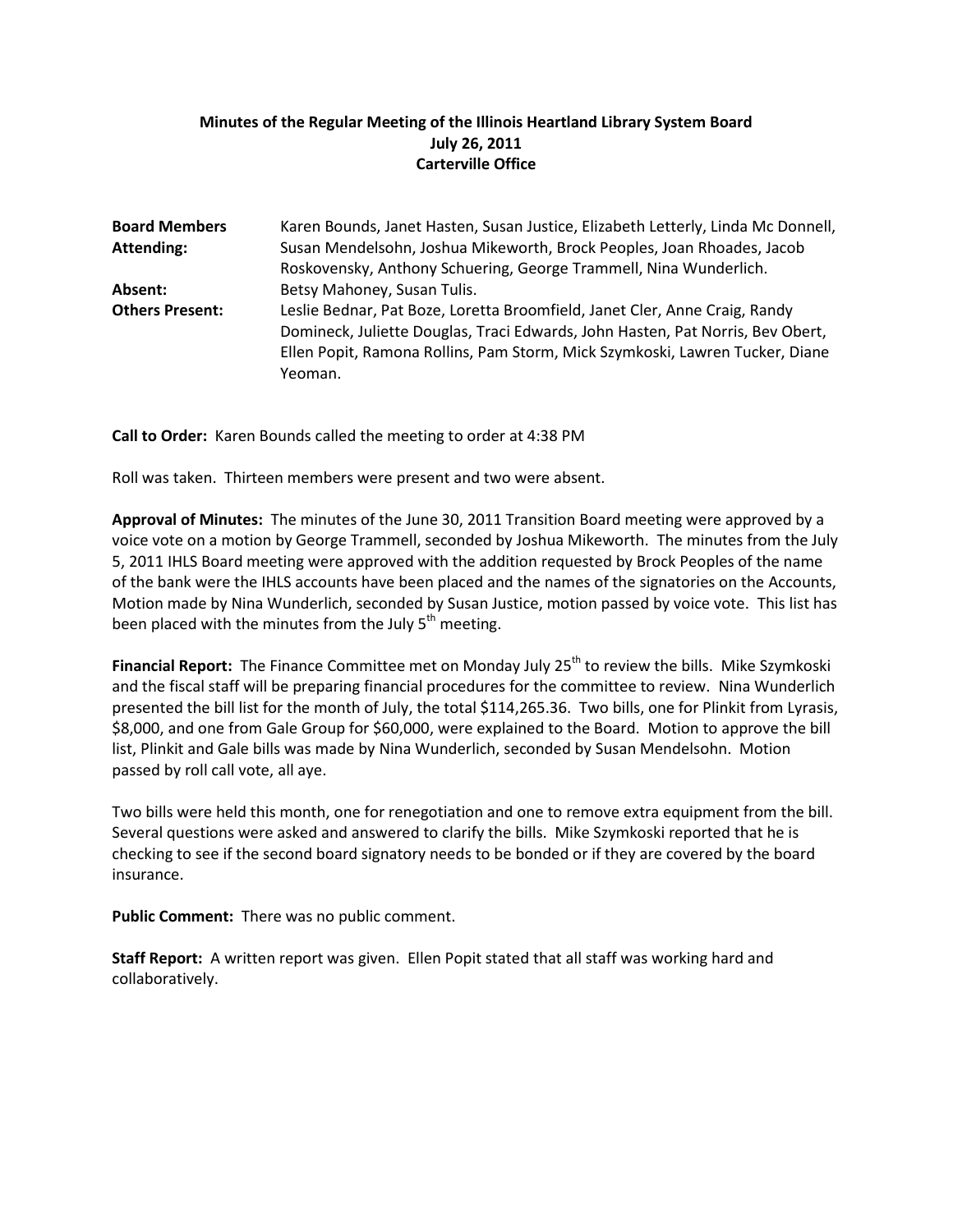There was a question about a former retired employee that has returned to the Champaign office to close out the FY 11 audit, annual report, and clean up of files. The length of time is 23 days in July and August. There was a question about liability issues. The board requested a report on any retirees working in the building and a report on when the transfer of signatories from former system accounts to IHLS accounts have been made. It was stated that all accounts will be transferred to IHLS by August 1. There was a question on how long it takes to do an audit; the answer about one month.

**ISL Report:** Pat Norris and Anne Craig walked the Board through a printed PowerPoint slide presentation giving an overview to the roles of the State Library, financial picture of the state, and the priorities and activities set out for the systems for FY 12. Follow-up questions were asked and answered. There was concern about the funding formula for systems and how to go about changing it.

**LLSAP Report:** Leslie Bednar presented a PowerPoint on the LLSAPs in the Heartland. This contained background information about the LLSAPs and the current activities of the LLSAP working group and its committees.

There was a question on the Champaign Public Library and Resource sharing. Pat Boze recapped the history of the Champaign issue for those Board members who might not be aware of it. Ultimately Champaign Public Library was not following Lincoln Trail resource sharing policies and is not meeting IHLS policy. There are two issues; one is not following the policy and second is their desire to pull out of the LLSAP. This will be looked into and a letter sent to Champaign giving them their options and time frame for response.

## **Unfinished Business:**

**Board Meeting Time, Location and Dates:** Meetings will start at 6 PM and be held on the fourth Tuesday of the Month. The next meeting locations and dates are:

August 23 at the Champaign Office September 27 at the Decatur Office October 25 at the Edwardsville Office November 22 at the Helen Matthes Library in Effingham

A mileage reporting form is in development and all board members were asked to keep track of their mileage to meetings.

**Committee Appointments:** The Committee Appointments were announced. Karen Bounds as President with the help of the Executive Committee tried to give everyone their choices of committee assignments.

**Executive Search Committee:** The Committee met on July 20<sup>th</sup> with the Dan and Jobeth Bradburyof Bradbury Associates/Gossage Sager Associates. They went through a process of identifying the final candidates who will be brought in for interviews. The names of the finalist in alphabetical order are: Bednar, Boze, Byerly, Obert and Wright. Upon consideration of the financial instability in Illinois, Wright withdrew his name from the process. A two-day interview process will take place on August 8 and 9. Joan Rhoades moved and Elizabeth Letterly seconded a motion to bring Dan and Jobeth Bradbury to Illinois to assist with the interview process for a fee of \$2,000. Motion carried by roll call vote. Elizabeth Letterly moved and Joshua Mikeworth seconded a motion to pay all candidates for the position one night's lodging, mileage and meals. Motion carried by roll call vote.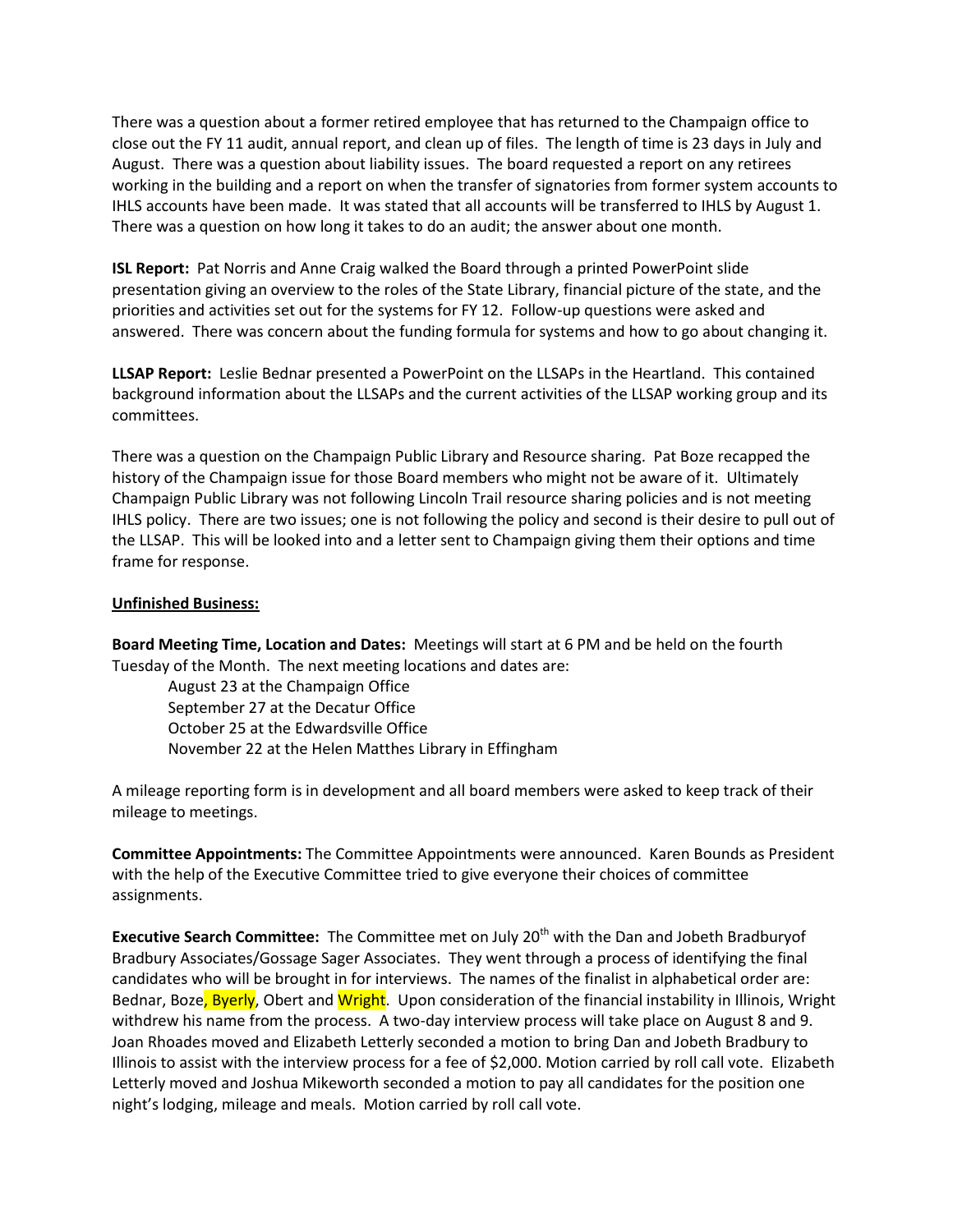The Executive Committee has met to discuss the salary/benefits and relocation allotment for the new Director. The Executive Committee will meet Aug 8 to finalize. It has been recommended that only those Board members who are able to attend all four interviews be allowed to vote for a candidate. A motion to accept this recommendation was made by Joan Rhoades, seconded by Brock Peoples, approved by voice vote.

**Appointment of the Open Meetings Act (OMA) and Freedom of Information Act (FOIA) Officers:** It was suggested that Juliette Douglas be appointed the FOIA officer with Mike Szymkoski as her back up and that Mike Szymkoski be appointed the OMA Officer with Juliette Douglas as his back up. Nina Wunderlich moved and Tony Schuering seconded a motion to appoint Juliette Douglas FOIA Officer and Mike Szymkoski as OMA officer. Motion carried by voice vote.

## **New Business:**

**ISL Review of Area and Per Capita Grant Application:** Ellen Popit reported on a discussion held with the State Library on Monday, July 25<sup>th</sup>. Each point of the letter was reviewed. IHLS staff can respond to the request for additional budget information and make modifications to policies. All this is doable and in a timely fashion.

**Real Estate:** This item was tabled till after the Personnel discussion on a motion by Tony Schuering, seconded by Susan Mendelsohn. Motion carried by voice vote.

**Personnel:** Ellen Popit reported:

- Termination letters will be sent to the three employees that are not continuing with the system and that no challenge will be made for unemployment claims.
- Positions needing to be filled in Illinois Heartland are:
	- o Part Time Driver at Carterville
	- o Sorting page at Champaign
	- o LLSAP Manager at Decatur
	- o Delivery Assistant at @ Edwardsville.
- A FOIA request had been sent to the system and the information requested had been provided to the individual
- Ellen and Juliette talked with the Union Representatives; further information will be brought to the Board.

**Real Estate:** This issue was brought back to the table. Motion made to go into executive session pursuant to section 2 (c)(6) of the open meetings act by Linda McDonnell, seconded by Tony Schuering. Motion carried by roll call vote. The Board went into Executive Session at 7:23 PM.

The Board came back into Open session at 8:12 PM. The following was moved by Tony Schuering seconded by Brock Peoples. Pending approval by legal council of the Secretary of State, a motion is made to give the Interim Director and Edwardsville Location Manager permission to pursue a lease agreement and potential sale of property at the Edwardsville location. Motion carried by roll call vote.